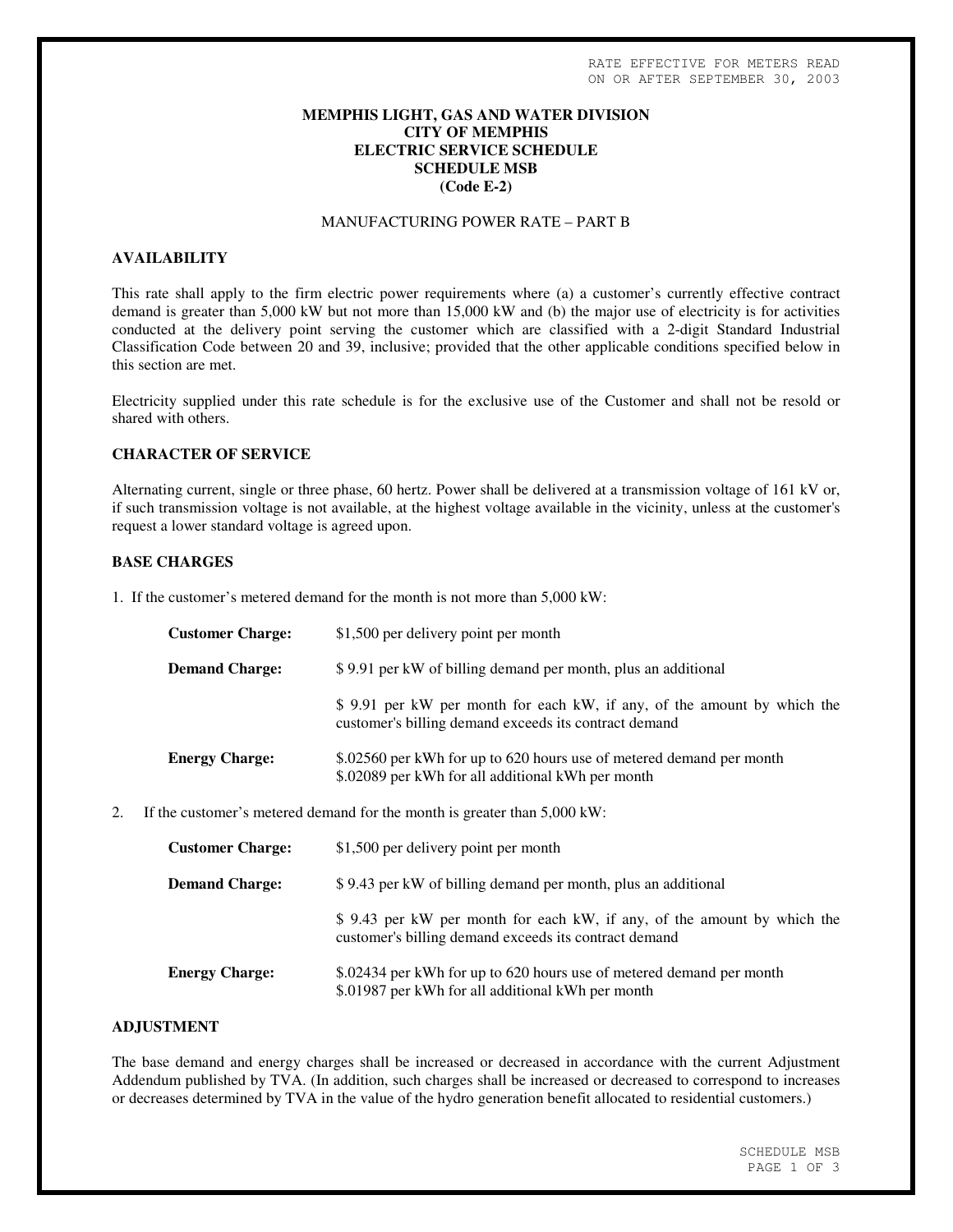#### **FACILITIES RENTAL CHARGE**

There shall be no facilities rental charge under this rate schedule for delivery at bulk transmission voltage levels of 161 kV or higher.

For delivery at less than 161 kV, there shall be added to the customer's bill a facilities rental charge. This charge shall be  $$.36$  per kW per month except for delivery at voltages below 46 kV, in which case the charge shall be  $$.92$ per kW per month for the first 10,000 kW and \$.72 per kW per month for the excess over 10,000 kW. Such charge shall be applied to the higher of (1) the highest billing demand established during the latest 12-consecutive-month period or (2) the customer's currently effective contract demand and shall be in addition to all other charges under this rate schedule, including minimum bill charges.

#### **REACTIVE DEMAND CHARGES**

If the reactive demand (in KVAR) is lagging during the 30-consecutive-minute period beginning or ending on a clock hour of the month in which the customer's highest metered demand occurs, there shall be added to the customer's bill a reactive charge of \$1.45 per KVAR of the amount, if any, by which the reactive demand exceeds 33 percent of such metered demand. If the reactive demand (in KVAR) is leading during the 30-consecutive-minute period beginning or ending on a clock hour of the month in which the customer's lowest metered demand (excluding any metered demands which are less than 25 percent of the highest metered demand) occurs, there shall be added to the customer's bill a reactive charge of \$1.14 per KVAR of the amount of reactive demand. Such charges shall be in addition to all other charges under this rate schedule, including minimum bill charges.

#### **DETERMINATION OF DEMAND**

Division shall meter the demands in kW of all customers served under this rate schedule. The metered demand for any month shall be the highest average during any 30-consecutive-minute period beginning or ending on a clock hour of the month of the load metered in kW, and such amount shall be used as the billing demand, except that the billing demand for any month shall in no case be less than the sum of (1) 30 percent of the first 5,000 kW and (2) 40 percent of any kW in excess of 5,000 kW of the higher of the currently effective contract demand or the highest billing demand established during the preceding 12 months.

## **MINIMUM MONTHLY BILL**

The monthly bill under this rate schedule, excluding any facilities rental charges and any reactive charges, shall not be less than the sum of (1) the base customer charge, (2) the base demand charge, as adjusted (but excluding the additional portion thereof applicable to excess of billing demand over contract demand) applied to the customer's billing demand, and (3) the base energy charge, as adjusted, applied to the customer's energy takings.

Division may require minimum bills higher than those stated above.

#### **CONTRACT REQUIREMENT**

Division shall require contracts for all service provided under this rate schedule. The contract shall be for an initial term of at least 5 years and any renewals or extensions of the initial contract shall be for a term of at least 1 year. The contract shall have provision for termination after the initial term upon at least one year's written notice. After 10 years of service, any such contract for the renewal or extension of service may provide for termination upon not less than 4 months'written notice. The customer shall contract for its maximum requirements, which shall not exceed the amount of power capable of being used by customer, and Division shall not be obligated to supply power in greater amount at any time than the customer's currently effective contract demand. If the customer uses any power other than that supplied by Division under this rate schedule, the contract may include other special provisions. The rate schedule in any power contract shall be subject to adjustment, modification, change, or replacement from time to time as provided under the power contract between Division and TVA.